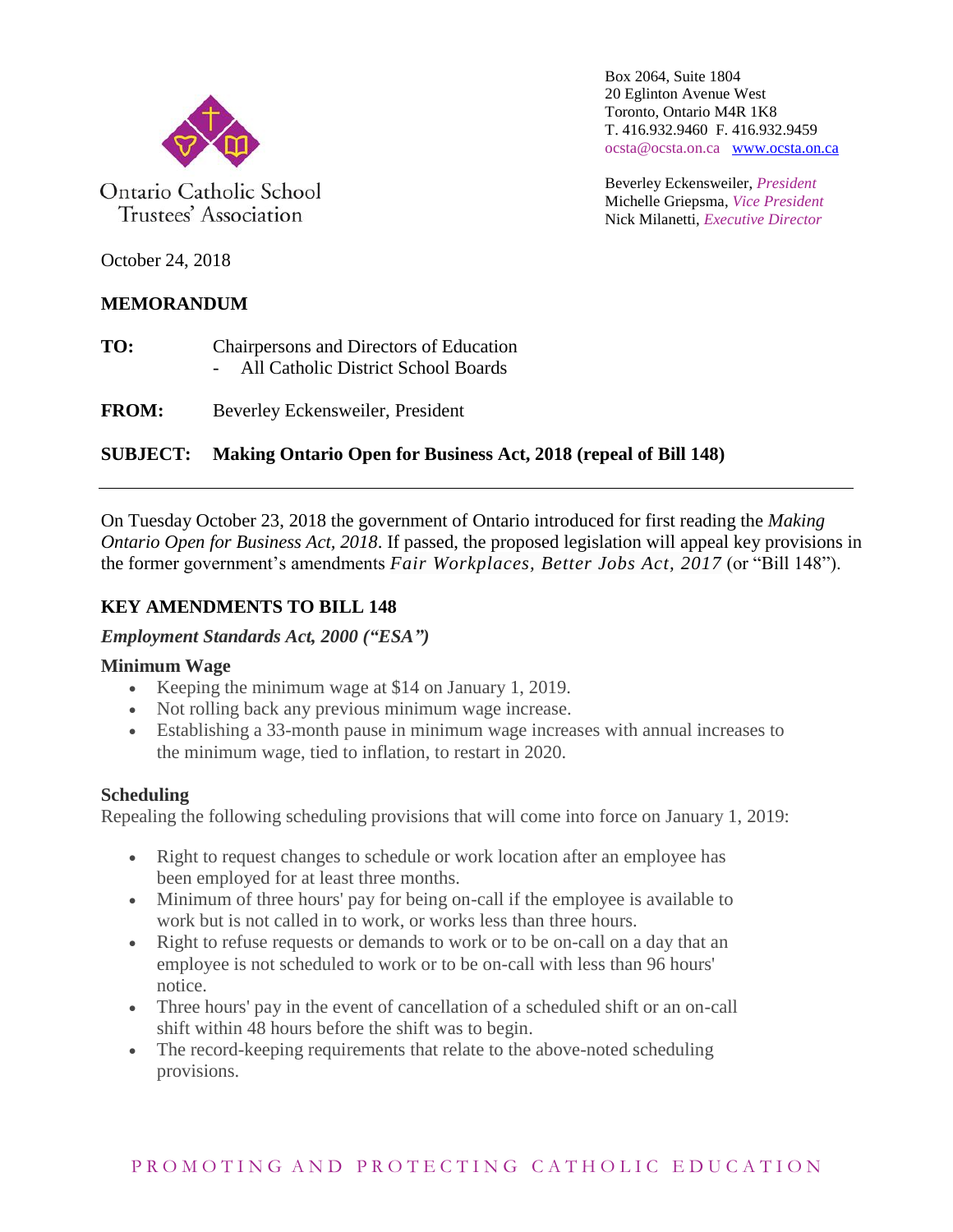## **Three Hour Rule**

 Modifying and moving the existing three-hour rule to a new section of the ESA. Where an employee who regularly works more than three hours a day is required to report to work, but works less than three hours, the employee would be paid for three hours.

## **Personal Emergency Leave**

- Replacing the previous government's Personal Emergency Leave reforms with a package of annual leave days for every worker.
- Enshrining, the right of every worker to take up to three days for personal illness, two for bereavement and three for family responsibilities.
- Preserving the right of every worker in Ontario to receive three weeks of paid vacation after five years.
- Protecting current paid leave provisions for cases of domestic and sexual violence affecting an employee or an employee's child.
- Repealing the provision that prohibits employers from requiring an employee to provide a medical note from a qualified health practitioner. Employers would have the right to require evidence of entitlement to the leave that is reasonable in the circumstances (e.g., a note from a qualified health practitioner).

## **Public Holiday Pay**

 Repealing the averaging public holiday pay formula prescribed by Bill 148 and return to the previous prorating public holiday pay formula.

## **Misclassification**

 Repealing the requirement for the employer to prove that an individual is not an employee ("reverse onus") where there is a dispute over whether the individual is an employee.

## **Equal Pay for Equal Work**

- Repealing equal pay for equal work on the basis of employment status (part-time, casual, and temporary) and assignment employee status (temporary help agency status).
- Maintaining the requirement for equal pay on the basis of gender.

## **Sheltered Workshops**

• Delaying the January 1, 2019 repeal of the exclusion from the ESA of individuals who perform work in a simulated job or working environment if the primary purpose is the individual's rehabilitation. The repeal would instead come into force on proclamation.

#### **Penalties for Contravention**

 The government is returning to the previous administrative penalties for contraventions of the ESA by decreasing the maximum penalties from \$350/\$700/\$1500 to \$250/\$500/\$1000, respectively.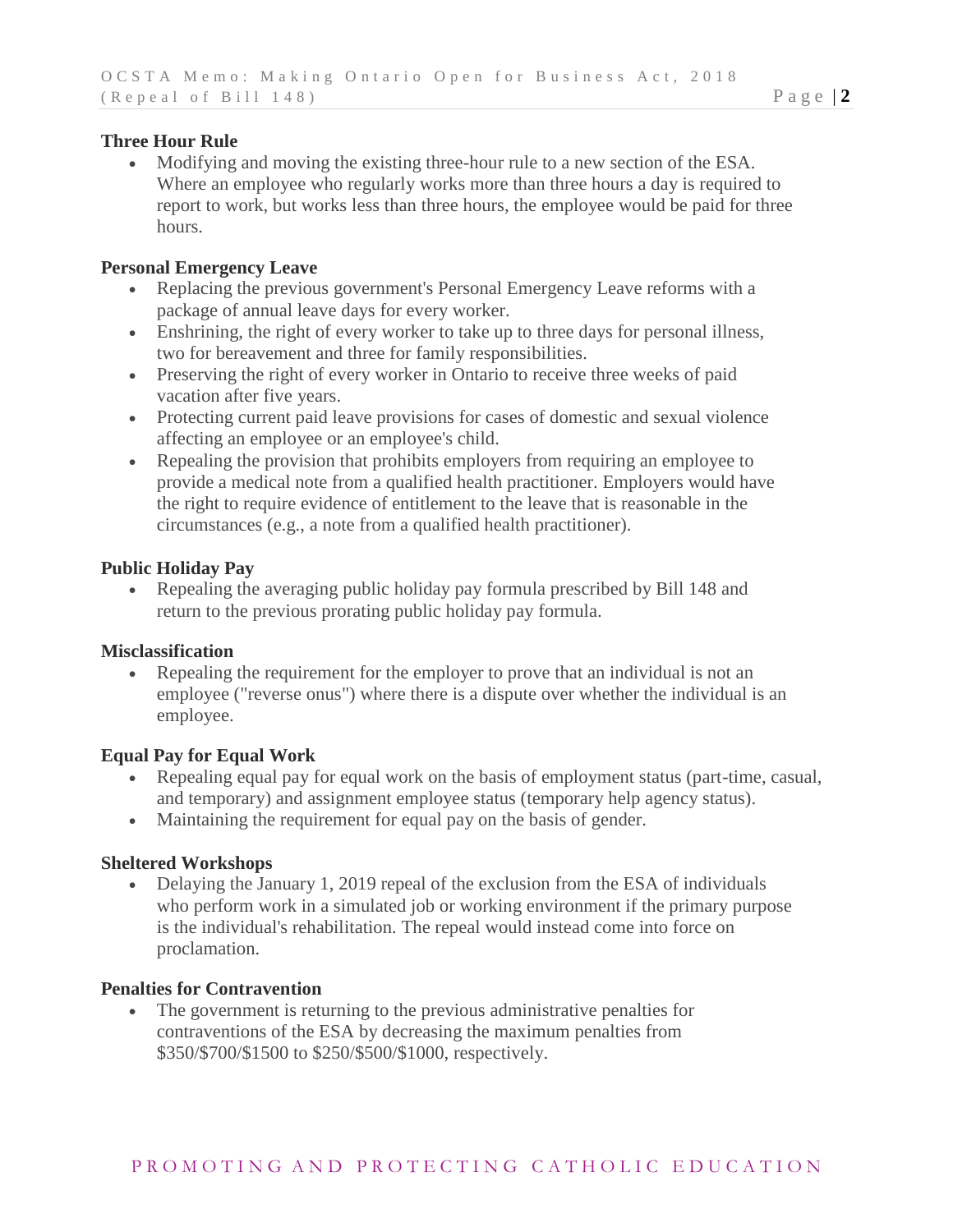## **Labour Relations Act (LRA)**

The government is proposing the following changes to the LRA:

## **Card-based Certification**

 Repealing the rules that forced card-based certification on the workers in home care, building services, and temporary help agencies. Instead the government will preserve the right of these workers to vote through a secret ballot.

## **Employee Lists**

• Protecting Ontarians' privacy and personal information by repealing the rules that forced an employer to hand over their employees' personal information to a union, even if only 20% of the workers showed interest in joining a union.

## **Remedial Certification**

- Reinstating pre-Bill 148 test and preconditions for the OLRB to certify a union as remedy for employer misconduct.
- Requiring the OLRB to determine whether a vote or new vote would be a sufficient remedy, or whether the only sufficient remedy would be to certify the union.

#### **Successor Rights**

 Repealing the regulation-making authority to expand successor rights to contract tendering for publicly-funded services such as homecare.

## **Structure of Bargaining Units**

- Repealing the power of the OLRB to review and consolidate newly certified bargaining units with existing bargaining units.
- Empowering the OLRB to review the structure of bargaining units where the existing bargaining units are no longer appropriate for collective bargaining.

#### **Return-to-work Rights**

 Returning to the six month limitation on an employee's right to reinstatement following the start of a strike or lock-out.

#### **First Collective Agreement Mediation and Mediation-Arbitration**

- Repealing the Bill 148 first collective agreement mediation and mediation-arbitration provisions and provisions for educational support.
- Reinstating pre-Bill 148 conditions for access to first agreement arbitration (where it appears to the OLRB that collective bargaining has been unsuccessful for specified reasons).

#### **Fines**

 Returning to the previous maximum fines for offences under the LRA by decreasing the fines from \$5,000 to \$2,000 for individuals and from \$100,000 to \$25,000 for organizations.

## **Streamlining and Improving Processes**